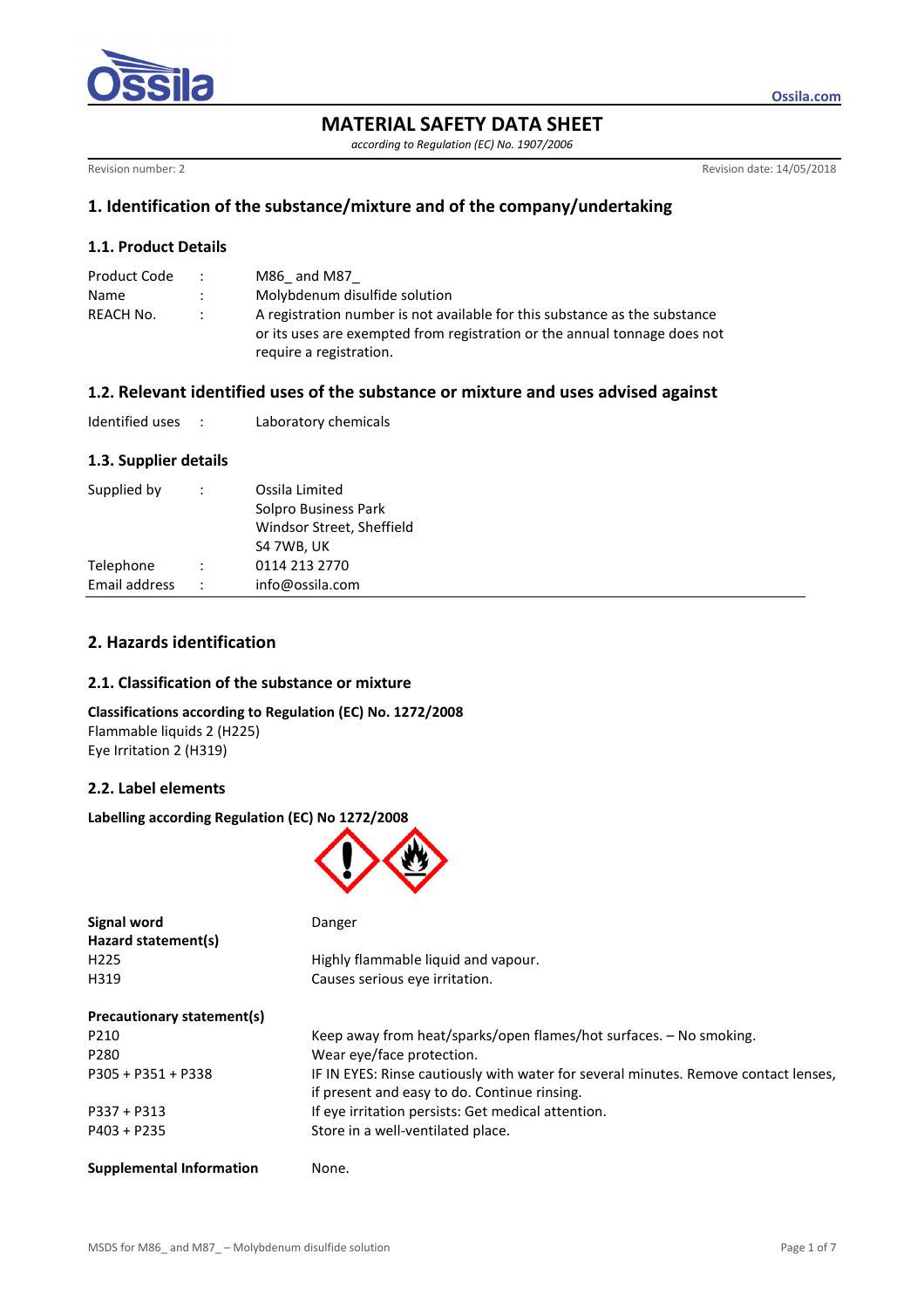### **2.3. Other hazards**

None.

## **3. Composition/Information on ingredients**

### **3.2 Mixtures**

| Synonyms         | ٠<br>٠ | Molybdenum disulfide solution |
|------------------|--------|-------------------------------|
| Formula          | ٠      | MoS <sub>2</sub>              |
| Molecular weight | ٠<br>٠ | $160.07$ g/mol                |

#### **Hazardous Ingredients according to Regulation (EC) No 1272/2008**

| Component | CAS#                 | Weight $%$ | $\Gamma$ $\cap$ P Classification              |
|-----------|----------------------|------------|-----------------------------------------------|
| Ethanol   | 64-<br>$\pm$ / $\pm$ | 45%        | 2(H319)<br>(H225); Eye Irrit.<br>Flam.<br>Lia |

## **4. First aid measures**

#### **4.1. Description of first aid measures**

#### **After inhalation**

If inhaled, remove to fresh air. If not breathing give artificial respiration.

#### **After skin contact**

In case of skin contact, wash with soap and flush with copious amounts of water.

#### **After eye contact**

In case of contact with eyes, flush with copious amounts of water for at least 15 minutes and consult a physician.

#### **After Ingestion**

Do NOT induce vomiting. If swallowed, wash out mouth with water.

## **4.2. Most important symptoms and effects, both acute and delayed**

The most important known symptoms and effects are described in section 11.

## **4.3. Indication of any immediate medical attention and special treatment needed**

Contact a poison centre immediately in case of ingestion or inhalation of a large amount of product. No specific treatment.

## **5. Fire fighting**

#### **5.1. Extinguishing media**

Suitable extinguishing media: Dry chemical, alcohol-resistant foam, carbon dioxide or water spray. Consult with local fire authorities before attempting large scale fire-fighting operations.

#### **5.2. Special hazards arising from the substance of mixture**

**Hazardous combustion products:** Carbon oxides, molybdenum oxides, sulfur oxides,

## **5.3. Advice for firefighters**

Wear a self-contained breathing apparatus if necessary. During a fire, irritating and highly toxic gases and vapours may be generated by thermal decomposition.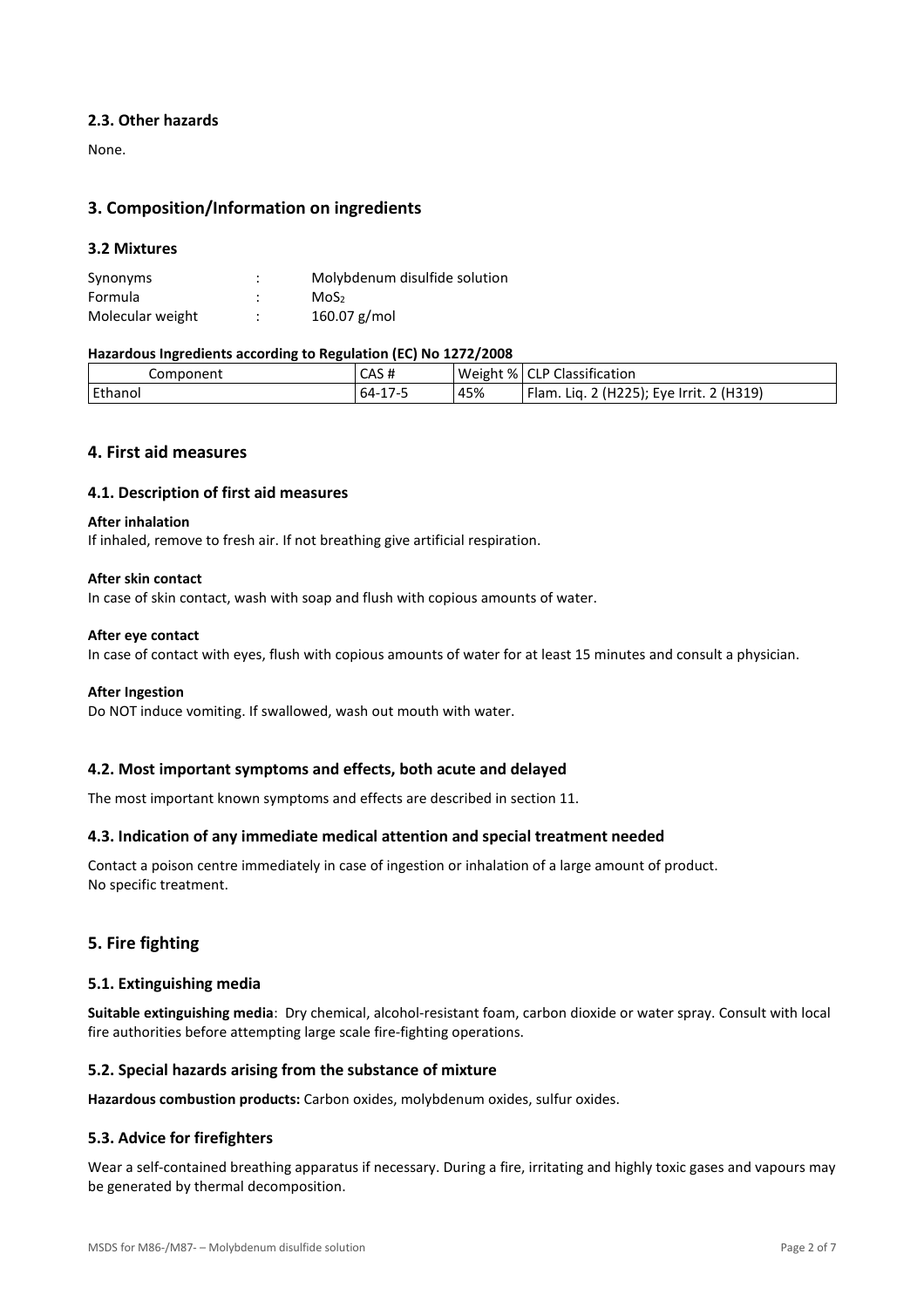## **6. Accidental release measures**

### **6.1. Personal precautions, protective equipment and emergency procedures**

Use personal protective equipment (see section 8). Avoid formation of vapours or mist. Ensure adequate ventilation. Remove all sources of ignition. Beware of vapours accumulating to form explosive concentrations in low areas.

### **6.2. Environmental precautions**

Prevent further leakage or spillage if safe to do so. Do not let product enter drains.

### **6.3. Containment and cleaning:**

Contain and clean up spill if safe to do so using an electrically protected vacuum cleaner or by wet-brushing. Dispose of in a closed container for proper disposal according to local regulations.

## **7. Handling and storage**

#### **7.1. Precautions for safe handling**

Avoid contact with skin and eyes. Avoid inhalation of vapour or mist. Keep away from sources of ignition and build up of electrostatic charge. Provide exhaust ventilation in places where vapours or mist is formed.

### **7.2. Conditions for safe storage, including any incompatibilities**

Store in a cool, dry and well-ventilated place inside of a tightly sealed container. Reseal containers that have been opened and keep upright to prevent leakage.

### **7.3. Specific end uses**

Use in laboratories.

## **8. Exposure controls / Personal protection**

#### **8.1. Control parameters**

UK – EH40 Workplace Exposure Limits (WEL).

#### **Components with workplace control parameters**

| Component | CAS#    | Control parameters  |
|-----------|---------|---------------------|
| Ethanol   | 64-17-5 | 1000 ppm (TWA)      |
|           |         | 1920 mg/m $3$ (TWA) |

TWA - Time-weighted average; STEL - Short-term exposure limit

#### **Biological occupational exposure limits**

This product does not contain any hazardous materials with biological limits.

#### **8.2. Exposure controls**

#### **Engineering measures**

Handle in accordance with good industrial engineering/laboratory practices for hygiene and safety. Ensure eyewash stations and safety showers are close to the laboratory workstation. Ensure good general ventilation is present when handling the product.

#### **Personal protective equipment**

Eyes: Wear safety glasses with side-shields conforming to appropriate government standards such as NOISH (US) or EN166 (EU).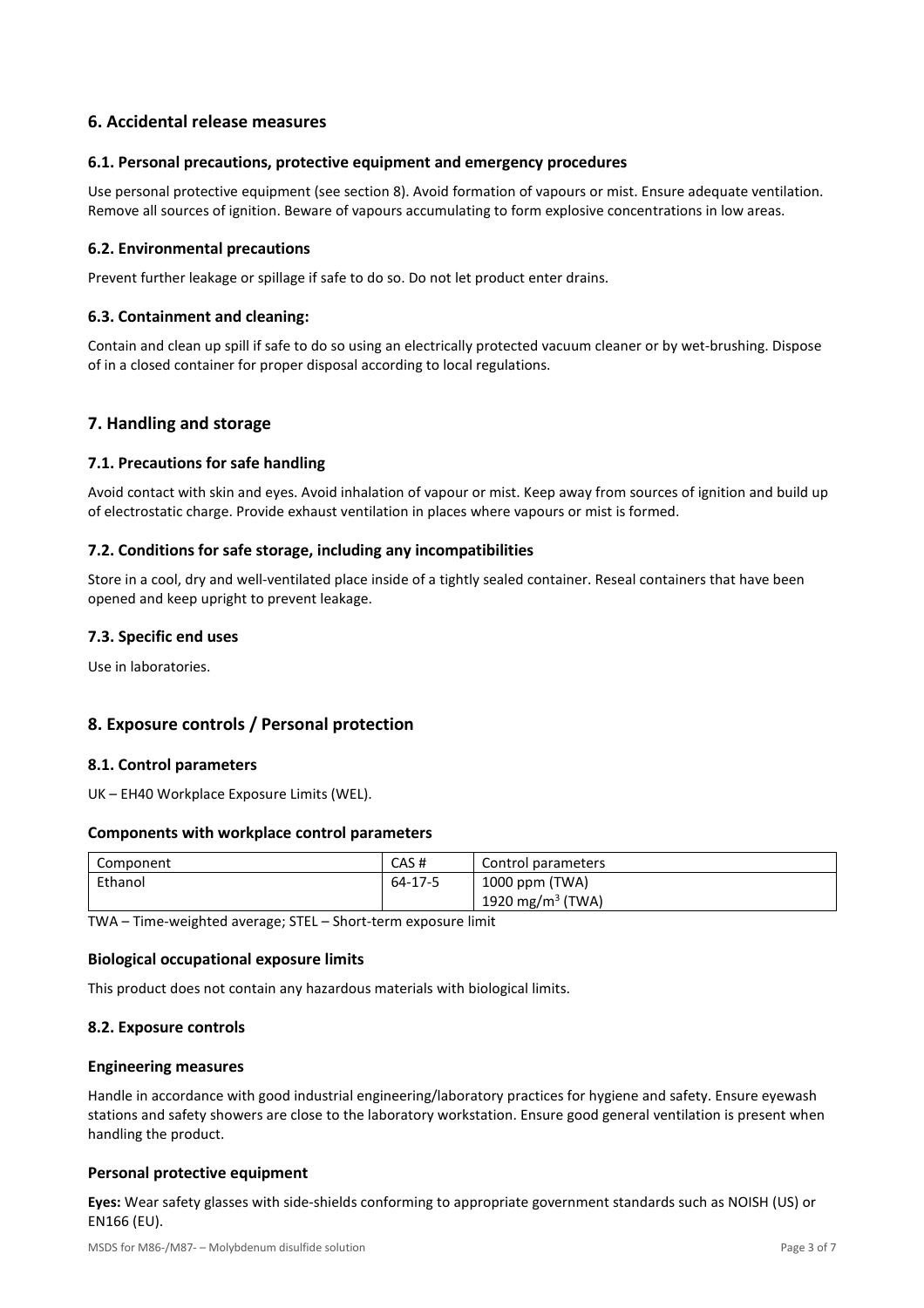Skin: Handle with appropriate gloves and use proper glove removal technique to avoid skin contact. Dispose of gloves in accordance with applicable laws. Wash and dry hands.

The selected protective gloves have to satisfy the specifications of EU Directive 89/686/EEC and the standard EN 374 derived from it.

**Clothing:** Wear complete suit protecting against chemicals; the type of equipment should be appropriate for the concentration and amount of dangerous substance used.

**Respirators:** Use multi-purpose combination (US) or type ABEK (EN 14387) respirator cartrioges as a backup to engineering controls. Use respirators that have been approved under appropriate government standards such as NIOSH (US) or CEN (EU)

#### **General hygiene measures**

Wash thoroughly after handling. Wash contaminated clothing before reuse.

# **9. Physical and chemical properties**

#### **9.1. Information on basic physical and chemical properties**

| Appearance                             | Light green liquid  |
|----------------------------------------|---------------------|
| Odour                                  | Alcohol-like        |
| Odour threshold                        | No data available   |
| рH                                     | No data available   |
| Melting/freezing point                 | No data available   |
| Boiling point/range                    | No data available   |
| Flash point                            | No data available   |
| Evaporation rate                       | No data available   |
| Flammability                           | No data available   |
| <b>Explosive limits</b>                | No data available   |
| Vapour pressure                        | No data available   |
| Vapour density                         | No data available   |
| Relative density                       | No data available   |
| Solubility(ies)                        | Miscible with water |
| Partition coefficient: n-octanol/water | No data available   |
| Autoignition temperature               | No data available   |
| Decomposition temperature              | No data available   |
| Viscosity                              | No data available   |
| Explosive properties                   | No data available   |
| Oxidising properties                   | No data available   |

## **9.2. Other safety information**

No data available.

## **10. Stability and reactivity**

#### **10.1 Reactivity**

No data available.

#### **10.2. Chemical stability**

Stable under normal temperatures and pressures under recommended storage conditions.

## **10.3. Possibility of hazardous reactions**

No data available.

## **10.4. Conditions to avoid**

#### Heat, flames and sparks. Extremes of temperature and direct sunlight.

MSDS for M86-/M87- – Molybdenum disulfide solution **Page 4 of 7** and 2008 and 2008 and 2008 and 2008 and 2008 and 2008 and 2008 and 2008 and 2008 and 2008 and 2008 and 2008 and 2008 and 2008 and 2008 and 2008 and 2008 and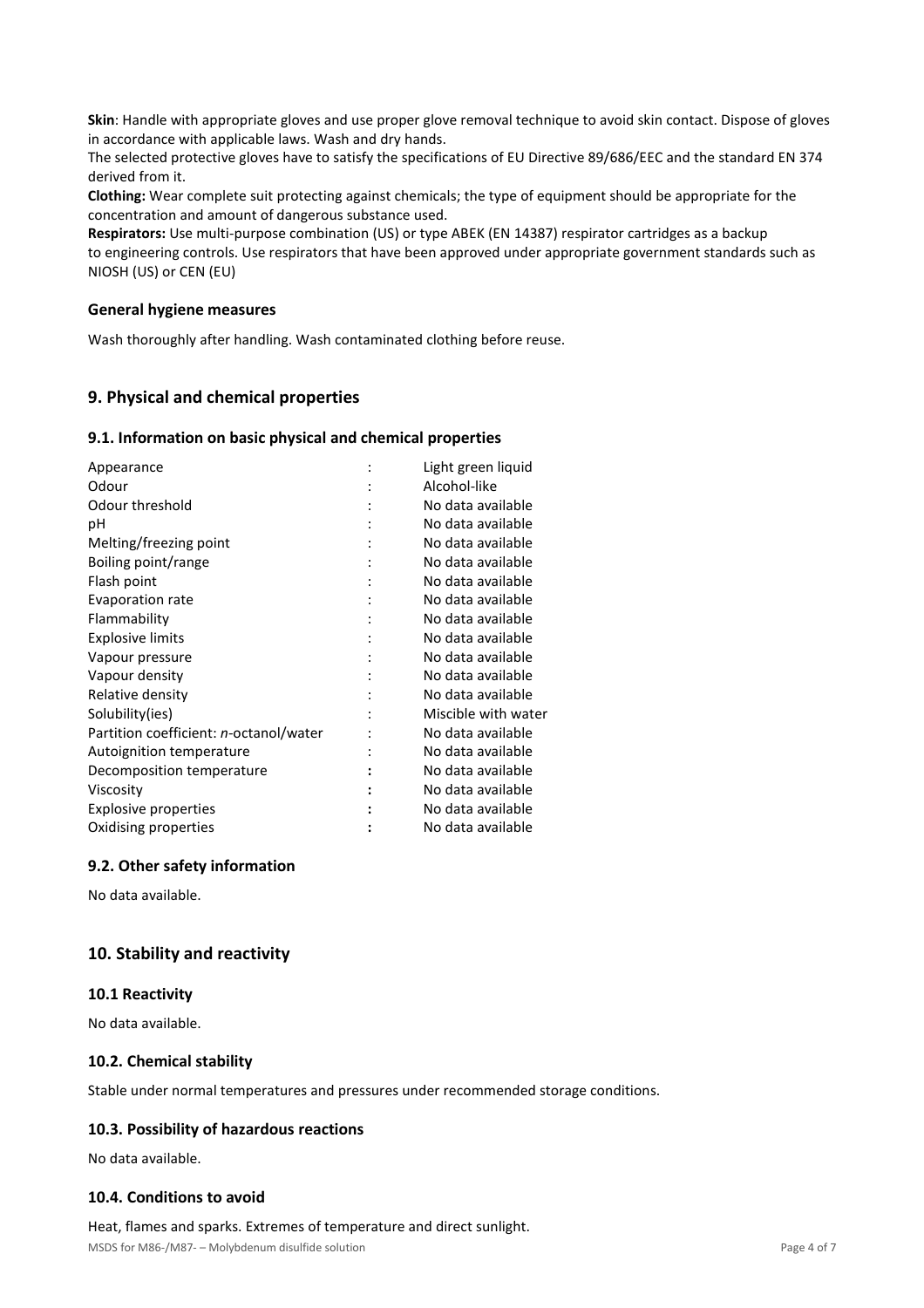### **10.5. Incompatible materials**

Strong oxidising agents, acid anhydrides, strong acids

### **10.6. Hazardous decomposition products**

No known hazardous decomposition products.

## **11. Toxicological information**

### **11.1. Information on toxicological effects**

**Acute toxicity**  No data available. **Skin corrosion/irritation**  May cause mild skin irritation. **Serious eye damage/eye irritation**  May cause eye irritation. **Respiratory or skin sensitization**  May cause irritation to skin and respiratory tract. **Germ cell mutagenicity**  No data available. **Carcinogenicity**   $IARC:$  No component of this product present at levels greater than or equal to 0.1% is identified as probable. possible or confirmed human carcinogen by IARC. **Reproductive toxicity**  No data available. **Specific target organ toxicity - single exposure**  No data available. **Specific target organ toxicity - repeated exposure**  Inhalation – May cause drowsiness or dizziness. **Aspiration hazard**  No data available. **Routes of exposure**  Eye contact, ingestion, inhalation, skin contact. **Signs and Symptoms of Exposure**  No data available.

To the best of our knowledge, the chemical, physical, and toxicological properties have not been thoroughly investigated.

## **12. Ecological information**

### **12.1. Toxicity**

No data available.

#### **12.2. Persistence and degradability**

No data available.

#### **12.3. Bioaccumulative potential**

No data available.

#### **12.4. Mobility in soil**

No data available.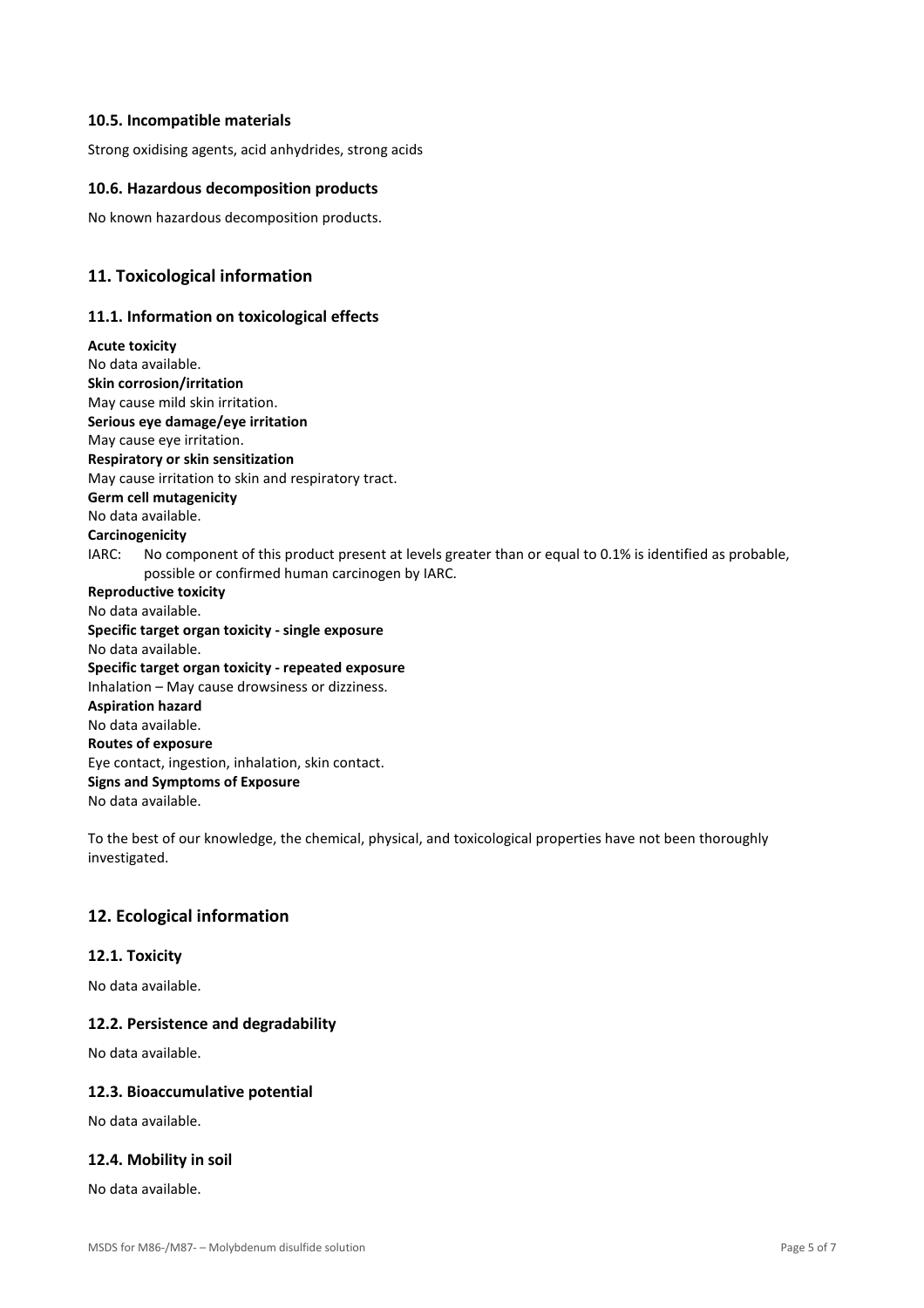### **12.5. Results of PBT and vPvB assessment**

PBT/vPvB assessment not available as chemical safety assessment not required/not conducted.

### **12.6. Other adverse effects**

No data available.

## **13. Disposal**

### **13.1. Waste treatment methods**

#### **Product**

Burn in a chemical incinerator equipped with an afterburner and scrubber. Observe all federal, state and local environmental regulations and directives on waste and hazardous waste. Offer surplus material to a licensed professional waste disposal professional.

#### **Contaminated packaging**

Dispose of as unused product.

## **14. Transport**

| 14.1 UN number                    |                                                                        |                           |                 |
|-----------------------------------|------------------------------------------------------------------------|---------------------------|-----------------|
| ADR/RID: 1170                     |                                                                        | IMDG: 1170                | IATA:1170       |
|                                   | 14.2 UN proper shipping name                                           |                           |                 |
| ADR/RID:<br>IMDG:<br>IATA:        | Ethanol solution<br><b>Ethanol solution</b><br><b>Ethanol solution</b> |                           |                 |
|                                   | 14.3 Transport hazard class(es)                                        |                           |                 |
| ADR/RID:3                         |                                                                        | IMDG: 3                   | IATA: 3         |
| 14.4 Packaging group              |                                                                        |                           |                 |
| ADR/RID: II                       |                                                                        | IMDG: II                  | <b>IATA: II</b> |
| <b>14.5 Environmental hazards</b> |                                                                        |                           |                 |
| ADR/RID: no                       |                                                                        | IMDG Marine pollutant: no | IATA: no        |
|                                   |                                                                        |                           |                 |

## **14.6 Special precautions for user**

No data available

## **15. Regulatory information**

This safety datasheet complies with the requirements of Regulation (EC) No. 1907/2006, the Registration, Evaluation, Authorisation and Restriction of Chemicals (REACH).

#### **15.1. Safety, health and environmental regulations/legislation specific for the substance or mixture**

No data available.

#### **15.2. Chemical safety assessment**

No chemical safety report/assessment was carried out for this product.